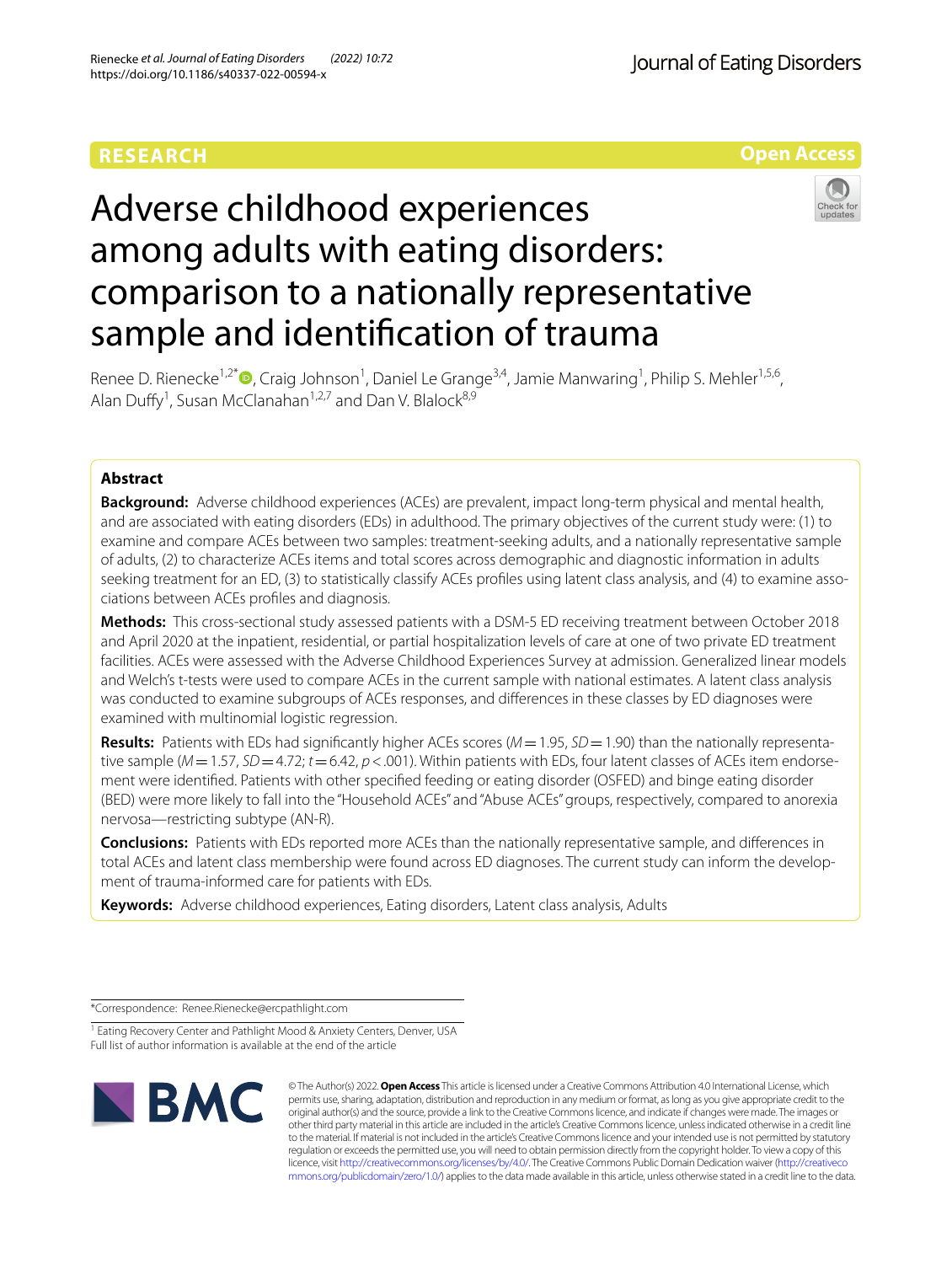## **Plain English summary**

Adverse childhood experiences (ACEs), such as abuse, are considered a signifcant public health crisis and are associated with mental and physical health problems later in life. The current study compared ACEs among a treatmentseeking sample of adults with eating disorders to a nationally representative sample, and found that patients with eating disorders reported higher ACEs scores. Within the eating disorder sample, females were more likely to report a history of sexual abuse than males. Four categories of ACEs emerged, representing four distinct clusters of ACEs item endorsement. Patients with binge eating disorder (BED) reported higher levels of ACEs than patients with anorexia nervosa – restricting subtype (AN-R). In addition, patients with other specifed feeding or eating disorder (OSFED) were more likely to be characterized by high levels of household dysfunction than patients with AN-R. Screening for adverse childhood experiences among patients with eating disorders should be part of standard care, and more broadly, providing children with safe environments may lessen the long-term development of several serious illnesses, including eating disorders.

Exposure to adverse experiences in childhood can set the stage for long-term negative health outcomes and health disparities across the life span [[1\]](#page-8-0), and as such have been referred to as a signifcant public health burden "that could rival or exceed all other root causes" [[2\]](#page-8-1). Adverse childhood experiences (ACEs) include emotional, physical, or sexual abuse, neglect, or family experiences such as incarceration of a household member. A nationally representative sample of 214,157 adults found that almost a quarter (23.5%) reported one ACE and 15.8% reported four or more ACEs [[1\]](#page-8-0). ACEs are associated with long-term adverse impacts; they have been shown to predict numerous poor mental and physical health outcomes in adulthood, including suicide attempts, drug abuse, obesity, heart disease, and decreased life expectancy  $[3-5]$  $[3-5]$  $[3-5]$ . The strong link between traumatic and unsafe experiences in childhood, and physical and mental health in adulthood, has led to a policy statement being released by the American Academy of Pediatrics stating that reducing toxic stress in childhood should be a leading priority for the feld of medicine [\[6](#page-8-4)].

In addition to being highly prevalent among patients with psychiatric disorders such as anxiety or depression [[7\]](#page-8-5), childhood maltreatment is associated with eating disorders (ED) and ED behaviors in adulthood [[8–](#page-8-6)[11](#page-8-7)]. EDs are prevalent [[12\]](#page-8-8) and serious disorders associated with significant comorbidity  $[13]$  $[13]$ , high rates of mortality  $[14]$  $[14]$ , and impaired quality of life [[15\]](#page-8-11). Among clinical samples, a meta-analysis found that EDs are associated with childhood sexual, physical, and emotional abuse [[16](#page-8-12)]. Individuals with EDs also report higher rates of childhood maltreatment than healthy controls or psychiatric control groups [[17\]](#page-8-13). Patients with bulimia nervosa (BN) report more moderate to severe trauma histories than those with anorexia nervosa (AN) [[18](#page-8-14)].

Although several studies of EDs and trauma have focused on childhood sexual abuse, a more detailed view of trauma histories would assess multiple types of trauma, as a significant minority of youth (40.9%) report more than one direct exposure to violence, abuse, or crime [[19](#page-8-15)]. One way to examine complex histories of abuse is to use methods such as latent class analysis (LCA) to identify latent clusters of adverse events that may be more likely to occur together. As opposed to variable-centered analyses that examine associations among variables across an entire sample with little consideration of person-level prediction, person-centered analyses such as LCA allow observation of and prediction based on complex associations within each individual. In these analyses, a real person becomes the unit of analysis rather than a more abstract variable. As such, these results are more immediately translatable to person-specific inferences and predictions.

Given the prevalence of adverse childhood experiences, their association with EDs, and the impairment with which they are associated, trauma-informed care (TIC) has been increasingly recommended as part of the treatment approach for patients with both EDs and a history of trauma or comorbid posttraumatic stress disorder [[20\]](#page-8-16). To properly design and implement TIC for the broader ED patient population, as well as specifc symptomatology within ED patients and ED diagnoses, it is important to know the prevalence and severity of their adverse childhood experiences, and to know whether some individuals may have a more signifcant childhood history of trauma than others.

The primary aims of the current study were:

- 1) to examine and compare ACEs between two samples: adults seeking treatment for an ED, and a nationally representative sample of adults [\[1](#page-8-0)], and
- 2) to characterize ACEs items and total scores across demographic information in adults seeking treatment for an ED.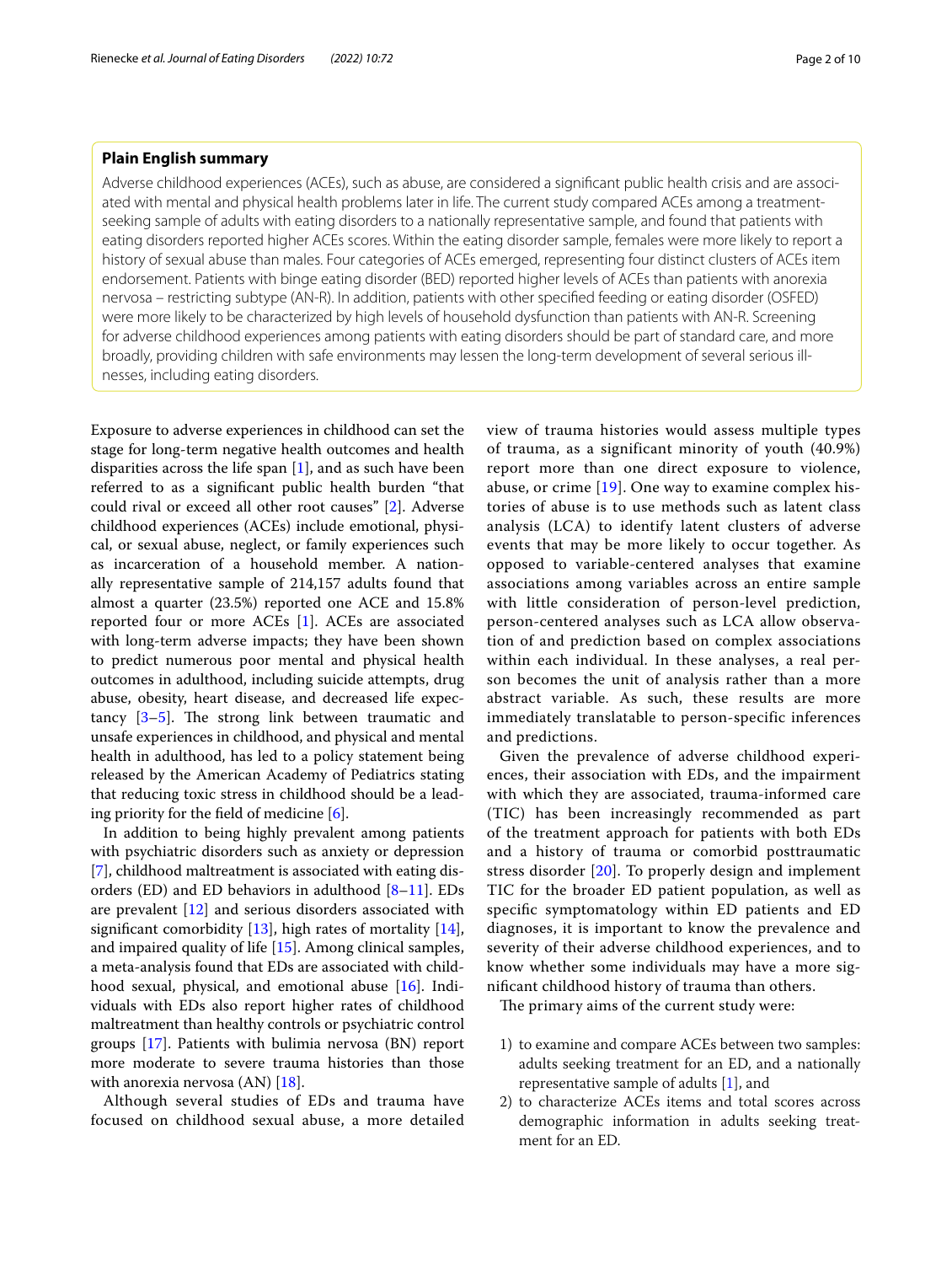It was hypothesized that the ED group would report a greater number of ACEs than the nationally representative sample.

Secondary aims included:

3) to statistically classify ACEs profles using LCA, and.

4) to examine associations between ACEs profles and diagnosis.

No a priori hypotheses were made regarding the ACEs profiles. This is the first study to compare ACEs in a large sample of patients with EDs to a nationally representative sample of adults.

## **Methods**

## **Participants and procedure**

Participants were 1061 adult patients with an ED as determined by *Diagnostic and Statistical Manual of Mental Disorders—5th edition* (DSM-5) [\[21](#page-8-17)] criteria receiving treatment at two Eating Recovery Center (ERC) facilities in the U.S. ERC is a private treatment facility ofering higher levels of care for EDs. Diagnoses were made at each patient's intake appointment, prior to beginning treatment, by a licensed clinician. Semi-structured interviews were conducted to assess ED symptoms. Participants were treated between October 1, 2018 and April 30, 2020 at the inpatient, residential, partial hospitalization, or intensive outpatient levels of care at one of the two facilities. Patients provided informed consent at baseline and completed self-report measures at admission. The nationally representative sample consisted of 214,157 adults  $[1]$ . This study was approved by Salus Institutional Review Board.

## **Measures**

The *Adverse Childhood Experiences Survey (ACES)* [\[3](#page-8-2)] is a 10-item self-report measure assessing childhood trauma, including physical, emotional, or sexual abuse, emotional or physical neglect, having a mother or stepmother who is a victim of intimate partner violence, having divorced parents, having a family member diagnosed with a mental illness or who attempted suicide, having a family member in prison, and having a parent who struggles with alcoholism or drug use. The ACES has been used in numerous populations and has been shown to be a strong predictor of physical and mental health disorders later in life [[2\]](#page-8-1). For comparison purposes, the 8 ACEs items consistent with Merrick et al. [\[1](#page-8-0)] were used in the current study (not including emotional or physical

neglect). Each affirmative response is given one point; the points are then added for a total score up to 8 points.

## **Statistical analyses**

All analyses were performed in R (version 4.1.1) [\[22](#page-8-18)]. Generalized linear models with odds ratios and 95% confdence intervals were used to examine diferences within the ED sample by diagnosis, gender identity, and race. Welch's t-test was used to compare the ED sample ACES with the nationally representative sample to account for unequal variances. Because the ED sample was overwhelmingly comprised of female patients and white patients, supplemental comparisons were performed on these patients with only female or white participants in the nationally representative sample to investigate any sample diferences that may have arisen due to diferential demographic makeup between samples. Importantly, additional comparisons between other genders and other races could not be performed due to low cell sizes in the ED sample. Multinomial logistic regression models were used to examine associations of demographic variables and treatment arm with class membership.

An iterative LCA method was used (with the R statistical package poLCA) [\[23](#page-8-19)] to determine the number of classes that underlie endorsement of the eight ACEs items. For each model, LCA uses a maximum likelihood estimation algorithm to obtain the probabilities of an individual falling within each class, as well as the conditional probability of endorsing each specifc ACE given membership in a specific class. The result is individual patients separated into a discrete number of classes based on their chances of endorsing a specifc pattern across all eight ACEs items. In short, we grouped patients according to their patterns of ACEs endorsement.

We used the log likelihood function, Akaike's Information Criterion (AIC), and Bayesian Information Criterion (BIC) to assess ft between the latent class model results and the data. In addition, we used Entropy to examine the separation of classes within each solution, where higher Entropy indicates better separation of classes. Discrepant results among the indicators led us to favor the BIC fit statistic to account for parsimony of the model; our sample size was also not underpowered, which would have led us to favor log likelihood or AIC [\[24](#page-8-20)]. To avoid the problems of local maxima in the maximum likelihood estimation algorithm, five hundred iterations were performed on each of the models. Each model converged in less than one hundred iterations, suggesting little diffculty with local maxima.

A multinomial logistic regression was used to predict categorical latent class assignment from diagnosis, with the "Low ACEs" latent class representing the reference outcome model, and a diagnosis of anorexia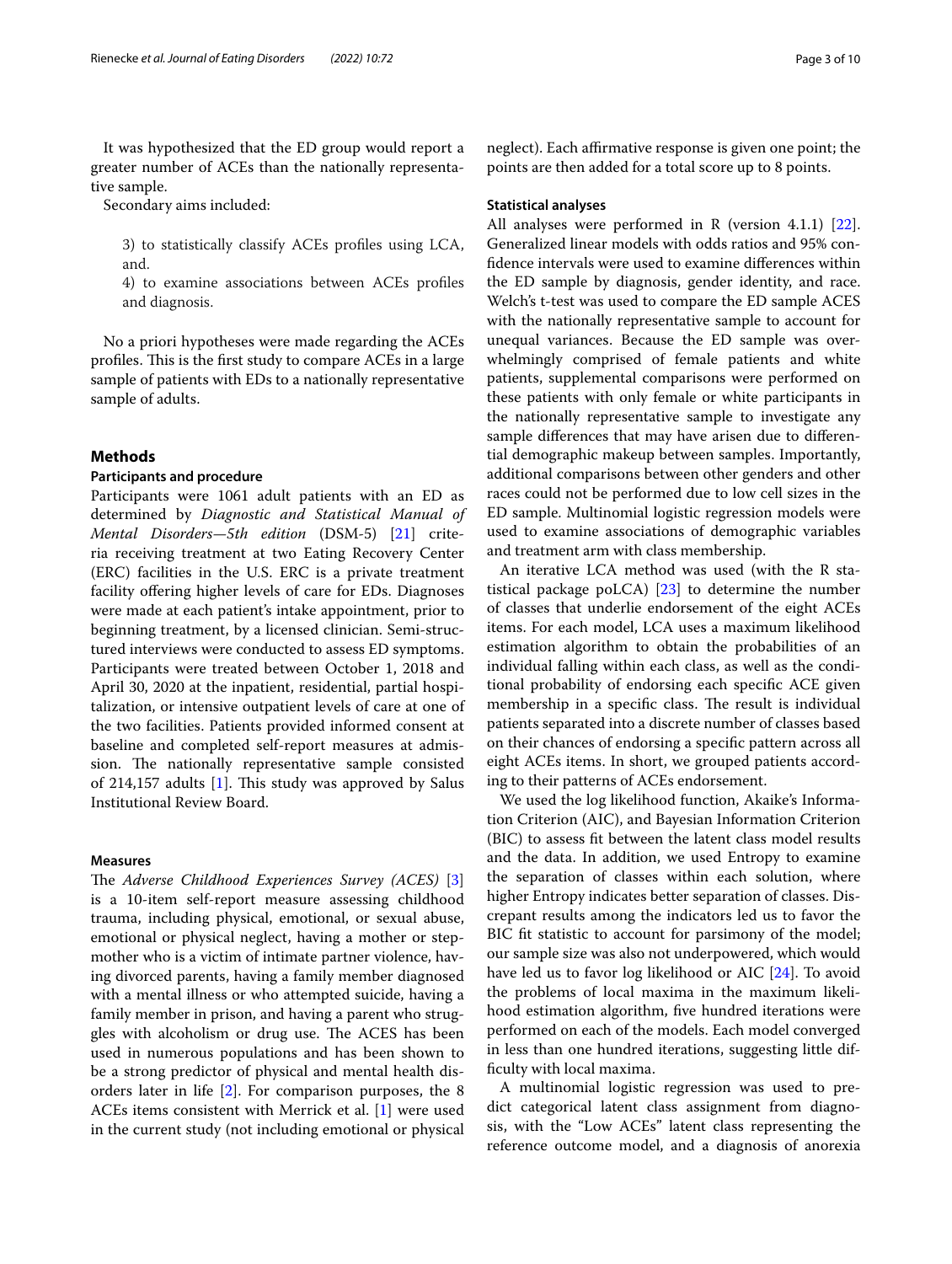nervosa—restricting subtype (AN-R) representing the reference group of the diagnosis predictor. Both the "Low ACEs" latent class and patients with a diagnosis of AN-R were chosen as references because they represent a clear "de-facto" group to which to compare, as patients with AN-R have repeatedly been found to report lower rates of childhood abuse than patients with other ED diagnoses [[9,](#page-8-21) [25](#page-8-22)]. Both one-step and three-step models were considered for performing the multinomial logistic regression on our latent class solution [\[26](#page-8-23)]. As entropy was found to be sufficiently high, and thus with the class probabilities for each individual sufficiently high (or low), we chose to perform the multinomial logistic regression on the predicted latent class scores.

## **Results**

Participants ( $N=1061$ ) with EDs were primarily female (88.2%) and white (83%), representative of most ED patients [\[27\]](#page-8-24). Most patients (71.5%) reported at least one ACE. See Table [1](#page-3-0) for patient demographic characteristics.

## **Patients with EDs compared to nationally representative sample**

Patients in the nationally representative sample were primarily white (68.08%), employed (54.15%), attended some college (32.56%), had a household income over \$50,000 (43.54%), and identifed as heterosexual (96.02%). Information on exact age range and presence of comorbid psychiatric illnesses was not available [[1\]](#page-8-0).

Patients with an ED diagnosis in the current sample  $(M=1.95, SD=1.90)$  had significantly higher mean ACEs total scores than the nationally representative sample (*M*=1.57, *SD*=4.72; *t*=6.42, *p*<0.001). Patients within each ED diagnosis had signifcantly higher mean ACEs scores than the nationally representative sample (see Table [2\)](#page-4-0). Patients with EDs were signifcantly more likely than the nationally representative sample to endorse sexual abuse, household divorce, and household mental illness. Patients with EDs were signifcantly less likely to endorse household intimate partner violence and a household member having been in prison (see Table [3\)](#page-4-1).

When comparing patients with EDs to the nationally representative sample subset by gender (female only)

| <b>TWATE I</b> LD patient characteristics |             |              |                |                            |                |    |    |                |         |  |
|-------------------------------------------|-------------|--------------|----------------|----------------------------|----------------|----|----|----------------|---------|--|
| Age (M, SD)                               |             |              |                | 27.14 (10.15) Range: 17-72 |                |    |    |                |         |  |
| ACES (M, SD)                              |             |              |                |                            | 1.95 (1.90)    |    |    |                |         |  |
| <b>ACES Score</b>                         | $\mathbf 0$ | $\mathbf{1}$ | $\overline{2}$ | 3                          | $\overline{4}$ | 5  | 6  | $\overline{7}$ | 8       |  |
| $\mathbb N$                               | 302         | 231          | 175            | 142                        | 87             | 61 | 36 | 19             | $\,8\,$ |  |
| Diagnosis (N, %)                          |             |              |                |                            |                |    |    |                |         |  |
| $AN-R$                                    |             |              |                |                            | 278 (26.2%)    |    |    |                |         |  |
| AN-BP                                     |             |              |                |                            | 298 (28.1%)    |    |    |                |         |  |
| <b>BN</b>                                 |             |              |                |                            | 134 (12.6%)    |    |    |                |         |  |
| <b>ARFID</b>                              |             |              |                |                            | 146 (13.8%)    |    |    |                |         |  |
| <b>BED</b>                                |             |              |                |                            | 78 (7.4%)      |    |    |                |         |  |
| OSFED                                     |             |              |                |                            | 127 (12.0%)    |    |    |                |         |  |
| Gender (N, %)                             |             |              |                |                            |                |    |    |                |         |  |
| Female                                    |             |              |                |                            | 936 (88.2%)    |    |    |                |         |  |
| Male                                      |             |              |                |                            | 114 (10.7%)    |    |    |                |         |  |
| Nonbinary                                 |             |              |                |                            | $6(0.6\%)$     |    |    |                |         |  |
| Trans Female-to-Male                      |             |              |                |                            | $3(0.3\%)$     |    |    |                |         |  |
| Trans Male-to-Female                      |             |              |                |                            | $0(0.0\%)$     |    |    |                |         |  |
| Prefer Not to Answer                      |             |              |                |                            | $1(0.1\%)$     |    |    |                |         |  |
| Race (N, %)                               |             |              |                |                            |                |    |    |                |         |  |
| White                                     |             |              |                |                            | 881 (83.0%)    |    |    |                |         |  |
| Black                                     |             |              |                |                            | 4(0.4%         |    |    |                |         |  |
| Hispanic                                  |             |              |                |                            | 40 (3.8%)      |    |    |                |         |  |
| Asian                                     |             |              |                |                            | 28 (2.6%)      |    |    |                |         |  |
| Multiracial                               |             |              |                |                            | 42 (4.0%)      |    |    |                |         |  |
| Native American/Pacific Islander          |             |              |                |                            | $5(0.5\%)$     |    |    |                |         |  |
| Declined/Other                            |             |              |                |                            | 61 (5.7%)      |    |    |                |         |  |

<span id="page-3-0"></span>**Table 1** ED patient characteristics

*AN-R* anorexia nervosa—restricting type; *AN-BP* anorexia nervosa – binge/purge type; *BN* bulimia nervosa; *ARFID* avoidant/restrictive food intake disorder; *BED* binge eating disorder; *OSFED* other specifed feeding or eating disorder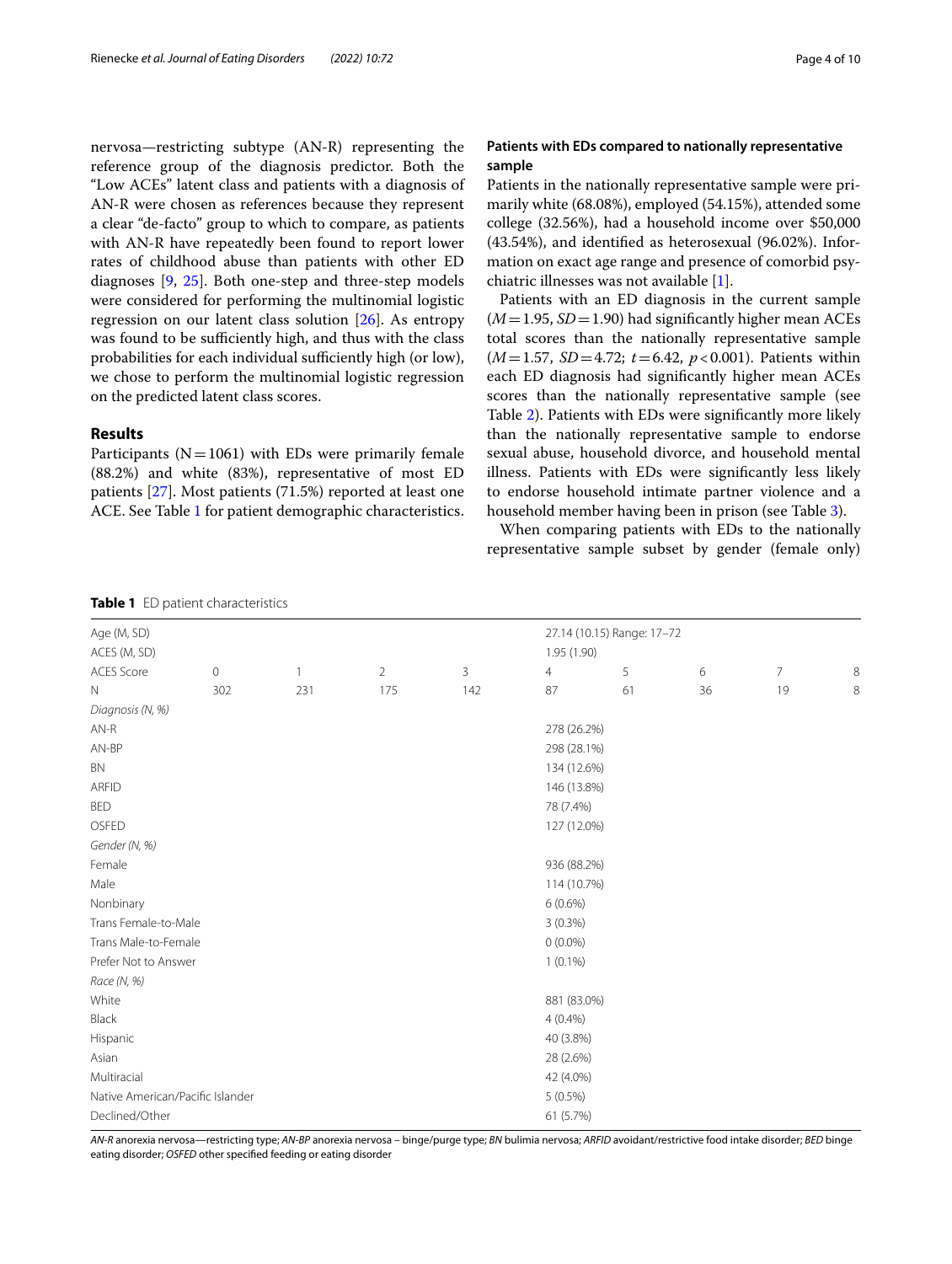| Sample (N)  | Sample mean ACEs (SD) | Nat'l mean ACEs (SD) | t-value | <i>p</i> -value | cohen's d |
|-------------|-----------------------|----------------------|---------|-----------------|-----------|
| AN-R (278)  | 1.82(1.93)            | 1.57(4.72)           | 2.15    | .03             | .05       |
| AN-BP (298) | 1.89 (1.87)           | 1.57(4.72)           | 2.94    | $-.01$          | .07       |
| BN (134)    | 1.99 (1.86)           | 1.57(4.72)           | 2.61    | .01             | .09       |
| ARFID (146) | 1.93(1.86)            | 1.57(4.72)           | 2.33    | .02             | .08       |
| BED (78)    | 2.42(2.04)            | 1.57(4.72)           | 3.68    | $-.001$         | .18       |
| OSFED (127) | 2.12(1.86)            | 1.57(4.72)           | 3.33    | .001            | .12       |

<span id="page-4-0"></span>**Table 2** ED sample compared to nationally representative sample by ED Diagnosis

Bolded numbers represent signifcant diferences. "Nat'l" refers to the nationally representative sample described in Merrick et al., 2018 [\[1\]](#page-8-0), N=214,157

<span id="page-4-1"></span>**Table 3** ED sample compared to nationally representative sample

| <b>Total Sample</b> |                                                   |                            |                       |                                                                                   |                       |                       |                      |                                   |                          |
|---------------------|---------------------------------------------------|----------------------------|-----------------------|-----------------------------------------------------------------------------------|-----------------------|-----------------------|----------------------|-----------------------------------|--------------------------|
| Sample              | ACEs M (SD)                                       | Emo Abuse<br>$(\% )$       | Phys Abuse<br>$(\% )$ | <b>Sex Abuse</b><br>$(\% )$                                                       | Divorce (%)           | IPV $(%)$             | Sub Use (%)          | <b>Mental III-</b><br>ness $(\%)$ | Prison $(\%)$            |
| ED                  | 1.95(1.90)                                        | 35                         | 16                    | 19                                                                                | 35                    | 9                     | 29                   | 42                                | 6                        |
| Nat'l               | 1.57(4.72)                                        | 34                         | 17                    | 11                                                                                | 27                    | 17                    | 27                   | 16                                | 7                        |
|                     |                                                   |                            |                       | Endorsement in ED total sample compared to nationally representative total sample |                       |                       |                      |                                   |                          |
| Test                | t-test, <i>p</i> -value                           | OR. 95% CI                 | OR. 95% CI            | OR. 95% CI                                                                        | OR. 95% CI            | OR. 95% CI            | OR, 95% CI           | OR. 95% CI                        | OR, 95% CI               |
| Result              | $t = 6.42$<br>p < .000000001<br>cohen's $d = .08$ | $1.05$ $[0.93]$ ,<br>1.191 | 0.93, [0.79,<br>1.091 | 1.87, [1.61,<br>2.18                                                              | 1.46, [1.29,<br>1.66] | 0.48, [0.39,<br>0.60] | 1.11, [0.98,<br>.271 | 3.70, [3.28,<br>4.19]             | 0.75.<br>[0.58,<br>0.961 |

Bolded numbers represent signifcant diferences. "ED" refers to sample of patients seeking treatment for ED. "Nat'l" refers to the nationally representative sample described in Merrick et al., 2018.<sup>1</sup> "Divorce" refers to household divorce. "IPV" refers to a mother or stepmother in the household experiencing intimate partner violence. "Sub Use" refers to having a family member in the household engaging in illicit drug use or struggling with alcoholism. "Mental Illness" refers to having a family member in the household who struggles with mental illness or has attempted suicide. "Prison" refers to having a family member in the household who is incarcerated

and race (white only) to account for the disproportionate demographic features in patients with EDs, mean ACEs scores in ED patients remained signifcantly higher, and diferences in individual ACE endorsement between the samples were all retained except that endorsement of a household member having been to prison was no longer signifcantly diferent (see Additional fle [1:](#page-7-0) Tables S1 and S2).

## **Demographic diferences in ACEs scores within the ED group**

Due to low sample sizes for gender identity categories other than male/female (each<1%), statistical comparisons could only be made for male/female. No signifcant gender diferences existed for total ACEs score. Males were less likely to report a history of sexual abuse than females (11% versus 20%; OR=2.18, 95% C.I. [1.22, 4.25]). Due to low sample sizes for other racial/ethnic categories, only statistical comparisons among white, Hispanic, and Asian patients could be made. Only Asian patients  $(M=1.21, SD=1.45)$  had significantly lower ACEs scores than white patients  $(M=1.96, SD=1.93;$ *t*=− 2.05, *p*=0.04). Hispanic patients were more likely to report a history of sexual abuse than white patients

(32% versus 20%; OR=1.98, 95% C.I. [1.002, 3.93]), and were more likely to report household incarceration than white patients (22% vs. 6%; OR=4.83, 95% C.I. [2.18, 10.70]). Asian patients were less likely to report a history of household mental illness than white patients (21% vs. 42%; OR=0.37, 95% C.I. [0.15, 0.93]).

Only patients with a binge eating disorder (BED) diagnosis had signifcantly higher ACEs total scores than AN-R (*M*=2.42, *SD*=2.04 versus *M*=1.82, *SD*=1.93, respectively). Patients with BED (31%) were signifcantly more likely than patients with AN-R (17%) to endorse physical abuse ( $b=0.81$ ,  $p<0.01$ ). Patients with other specifed feeding or eating disorder (OSFED) were signifcantly more likely than patients with AN-R to endorse emotional abuse (44% for OSFED versus 31% for AN-R;  $b=0.58$ ,  $p<0.01$ ) and household substance use (36%) for OSFED versus 25% for AN-R;  $b = 0.52$ ,  $p = 0.02$ ). Patients with BN (35%) were signifcantly more likely than patients with AN-R (25%) to endorse household substance use ( $b=0.47$ ,  $p=0.04$ ). Patients with anorexia nervosa—binge/purge subtype (AN-BP) and avoidant/ restrictive food intake disorder (ARFID) were not significantly more likely than patients with AN-R to endorse any item (all  $p's > 0.13$ ).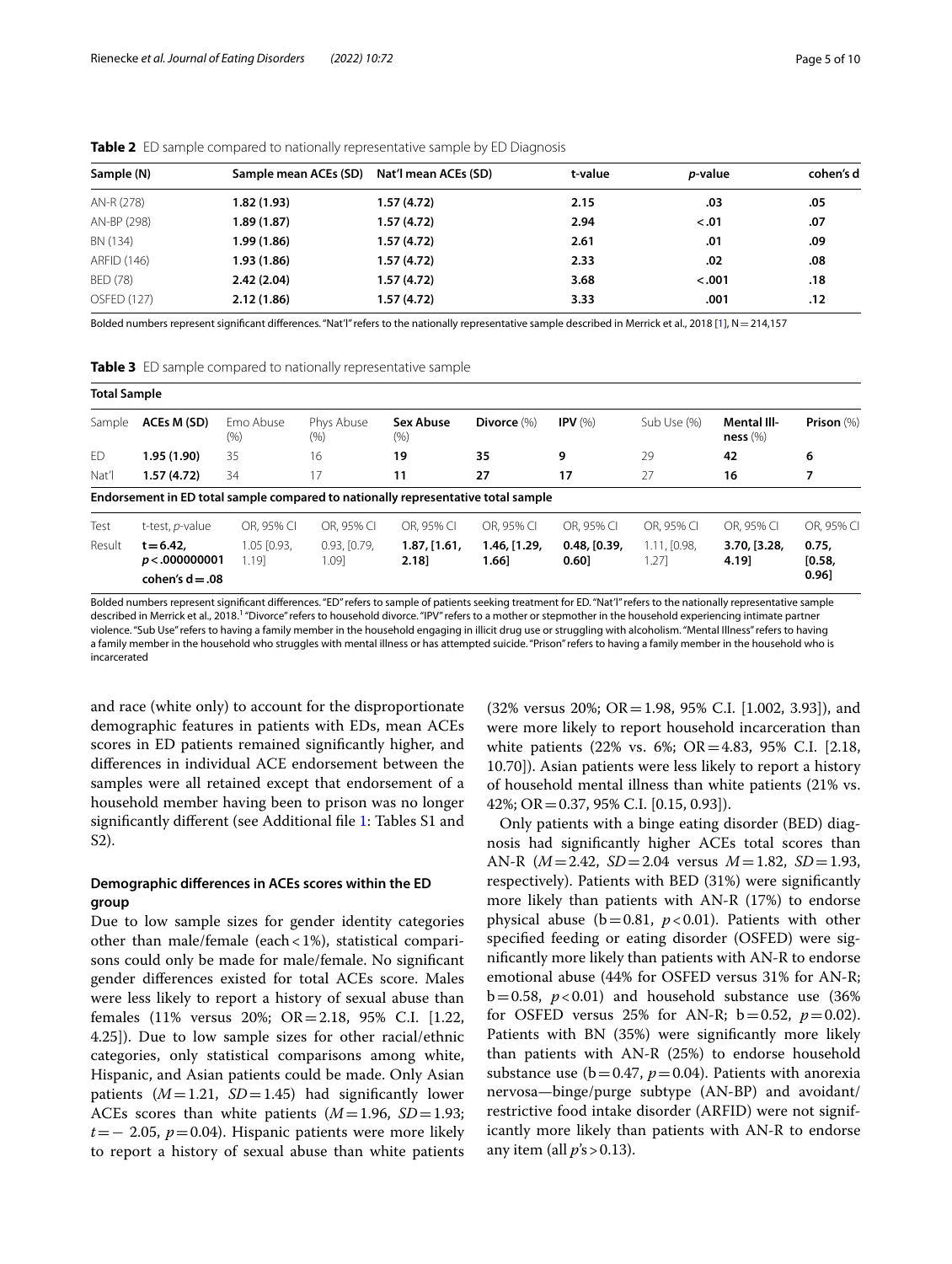## **Latent class analysis**

Based on model ft indices, entropy values, and theoretical examination of the latent classes of each model, the 4-class model was chosen as the optimal model solution, though models were tested up to a 7-class solution (see Additional fle [1](#page-7-0): Table S3).

The largest subgroup  $(47.4%)$  was labeled as the "Low ACEs" subgroup, as all probabilities of ACE endorsement fell below 17%. The second largest group  $(32.7%)$  was labeled as the "Household ACEs" subgroup, as the only ACEs with a probability of endorsement above 50% were household divorce, household substance use, and household mental illness. The third largest group  $(10.6%)$  was labeled as the "All ACEs" subgroup, as all ACEs had a probability of endorsement above 60%, except household incarceration (which was still above 25% and over three times more likely than any other subgroup). The smallest subgroup (9.5%) was labeled as the "Abuse ACEs" subgroup, as the only ACEs with a probability of endorsement above 50% were physical abuse, emotional abuse, and household mental illness (which had a lower probability of endorsement than the "Household ACEs" subgroup) (see Table [4](#page-5-0)).

## **Associations between ACEs profles and diagnosis**

The diagnostic breakdown for each subgroup can be seen in Table [5.](#page-5-1) Multinomial logistic regression revealed two signifcant comparisons based on latent class and diagnosis. The odds of being in the "Household ACEs" subgroup (versus the "Low ACEs" subgroup) were signifcantly higher in patients with OSFED than patients with AN-R  $(OR = 1.65, 95\% \text{ C.I. } [1.03, 2.66])$ . The odds of being in the "Abuse ACEs" subgroup (versus the "Low ACEs" subgroup) was signifcantly higher in patients with BED than patients with AN-R (OR=2.80, 95% C.I. [1.30, 6.02]).

## **Discussion**

Adverse childhood experiences have repeatedly been shown to be associated with physical and mental health disorders later in life and represent a signifcant public health crisis  $[2]$  $[2]$ . The purpose of the current study was to explore demographic diferences in ACEs scores for adults with EDs, to compare ACEs between an adult sample of patients seeking treatment for an ED and a nationally representative sample, to establish ACEs profles, and to examine ACEs profles and their association with ED diagnoses.

The current study is the first to compare ACEs between patients with EDs and a nationally representative sample of adults. The ED sample was found to report higher

<span id="page-5-0"></span>

| Table 4 ACE item endorsement probability by latent class |  |  |  |  |
|----------------------------------------------------------|--|--|--|--|
|----------------------------------------------------------|--|--|--|--|

|                 | "All ACEs" subgroup (%) | "Abuse ACEs" subgroup (%) | "Household ACEs" subgroup<br>$(\%)$ | "Low ACEs"<br>subgroup (%) |
|-----------------|-------------------------|---------------------------|-------------------------------------|----------------------------|
| Emotional Abuse | 100                     | 86.76                     | 37.21                               | 09.89                      |
| Physical Abuse  | 66.67                   | 100                       | 02.37                               | 00.00                      |
| Sexual Abuse    | 65.24                   | 34.08                     | 20.57                               | 06.06                      |
| <b>Divorce</b>  | 73.38                   | 41.30                     | 52.20                               | 14.47                      |
| <b>IPV</b>      | 60.09                   | 13.51                     | 05.39                               | 00.00                      |
| Substance Use   | 83.54                   | 25.41                     | 50.42                               | 04.39                      |
| Mental Illness  | 91.10                   | 54.56                     | 60.09                               | 16.15                      |
| Prison          | 26.73                   | 02.97                     | 07.80                               | 00.72                      |

Bolded probabilities are>50%. Italicized probabilities are highest probability across subgroups, irrespective of raw %

<span id="page-5-1"></span>

|  | Table 5 Proportions of latent subgroups by diagnosis |  |
|--|------------------------------------------------------|--|
|  |                                                      |  |

| Class Name, N (%)                 | $AN-R^+N(%)$             | $AN-BP N (%)$         | <b>BN N (%)</b>      | ARFID N (%)          | <b>BED N (%)</b>     | OSFED N (%) |
|-----------------------------------|--------------------------|-----------------------|----------------------|----------------------|----------------------|-------------|
| "Low ACEs" <sup>†</sup> 503 (47%) | $145^{\dagger}$ (52%)    | $147^{\dagger}$ (49%) | $62^{\dagger}$ (46%) | $68^{\dagger}$ (46%) | $29^{\dagger}$ (37%) | $52^+(41%)$ |
| "Household ACEs" 347 (33%)        | $81^{\frac{1}{2}}$ (29%) | 99 (33%)              | 47 (35%)             | 48 (33%)             | 24 (31%)             | 48 (38%)    |
| "Abuse ACEs" 99 (9%)              | $25^+(9%)$               | 20 (7%)               | 10 (7%)              | 17 (12%)             | 14 (18%)             | 13 (10%)    |
| "All ACEs" 112 (10%)              | $27^{\ddagger}$ (10%)    | 32 (11%)              | 15 (11%)             | 13 (9%)              | 11 (14%)             | 14 (11%)    |

† Reference group of "Low ACEs" latent subgroup in categorical outcome of the multinomial logistic regression. ‡ Reference group of patients with AN-R in the categorical predictor of the multinomial logistic regression. Bolded numbers represent a signifcant increase in the risk ratio of being in the identifed latent subgroup row (vs. the "Low ACEs" subgroup) for patients with the identifed diagnosis column (vs. patients with AN-R)—a comparison across four total prevalence rates. No inferential comparisons have been made between any two prevalence rates. Latent subgroup row percentages add up to 100% down each diagnosis column. Analysis was multinomial logistic regression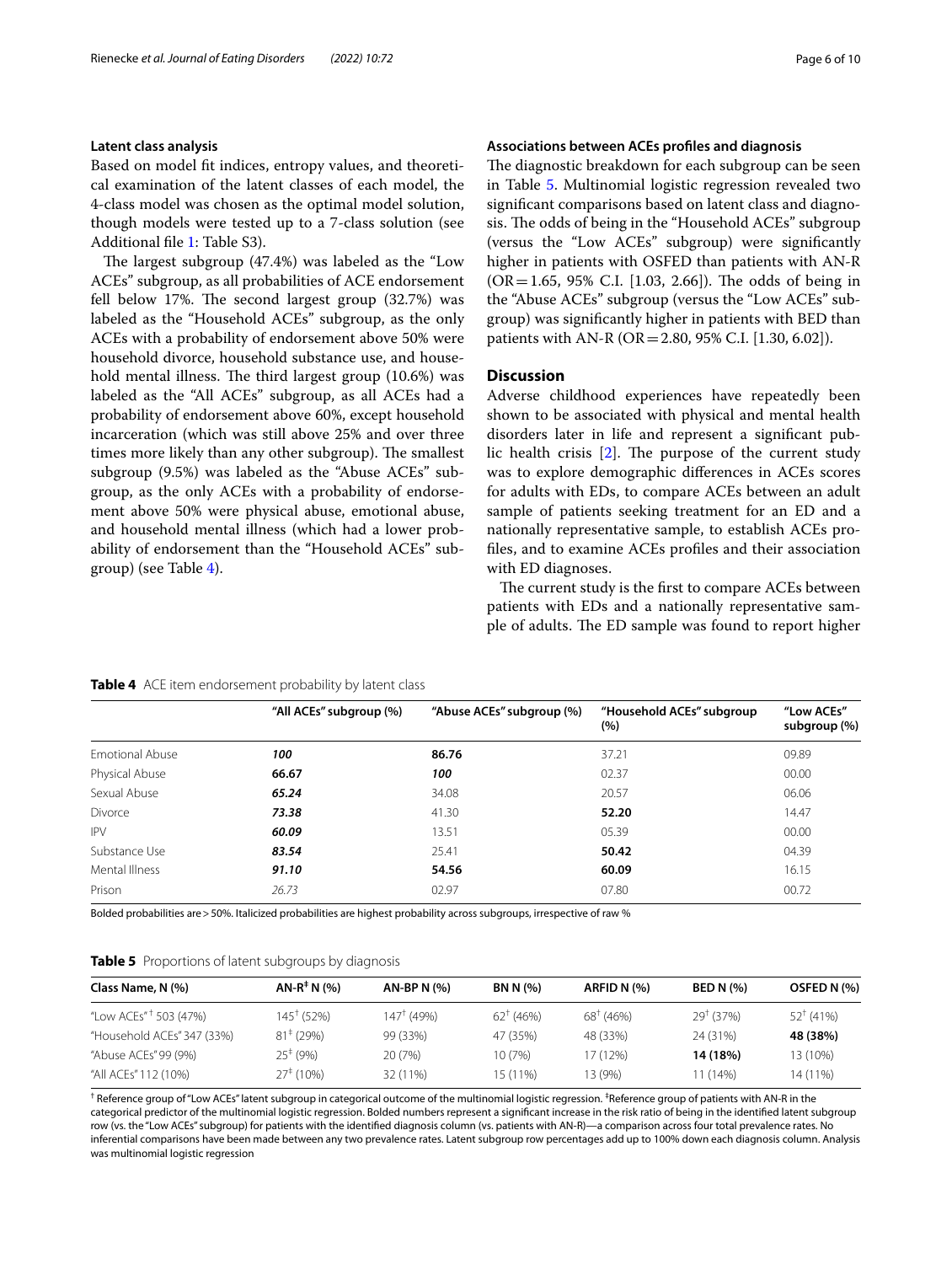ACEs scores, as hypothesized, and these results remained consistent for each individual ED diagnosis. The ED sample also reported more sexual abuse, and further analyses comparing only females suggested that these diferences were unlikely to be due to diferences in the gender makeup of the samples. Parental divorce and mental illness were also higher in the ED group, also consistent with previous studies comparing patients with EDs to healthy controls [\[17](#page-8-13)]. Patients with EDs were less likely to endorse household intimate partner violence and a household member having been in prison. To the authors' knowledge, this has not been reported before and fndings should be replicated. What remains unclear is the mechanism by which ACEs are associated with the development of EDs. Longitudinal studies are needed to better clarify this relationship, and to identify under which circumstances an individual who has experienced an ACE develops an ED as opposed to, for example, a depressive disorder. Although information on psychiatric disorders in the nationally representative sample was not available, there is no indication that those with comorbid psychiatric disorders were excluded from the sample [\[1](#page-8-0)]. Indeed, as it was intended to be nationally representative, one may expect that rates of comorbid psychiatric illnesses refect national averages.

Within the ED sample, although males reported less history of sexual abuse than females, which is consistent with previous research [[28\]](#page-8-25), there were no diferences in overall ACEs scores between males and females, which is inconsistent with fndings from previous studies [[1,](#page-8-0) [29\]](#page-8-26). Racial diferences in ACEs in the current paper were consistent with previous research fnding that Hispanic participants were signifcantly more likely than non-Hispanic white participants to report several ACEs categories, including parental divorce/separation, physical and sexual abuse, parental incarceration, and physical and emotional neglect [[29\]](#page-8-26). Mersky and colleagues [[29](#page-8-26)] found that white and Asian participants did not difer in mean ACEs scores, in contrast to the current fnding that Asian patients had lower ACEs scores than white patients, although other studies have found that Asian/ Pacifc Islander college students report higher numbers of certain ACEs than white students [[30](#page-8-27)]. However, the number of Asian and Hispanic patients in the current study was quite low compared to the number of white patients, possibly tempering the conclusions that can be drawn from these fndings. Consistent with most previous research, patients with BED reported higher total ACEs scores than patients with AN-R.

LCA allowed us to examine clusters of ACEs unique to diferent individual patients, rather than examining correlations across the groups as a whole. LCA revealed four profles, with the largest subgroup belonging to the "Low

ACEs" profle. However, over half of the sample fell into one of the other three groups characterized by higher levels of ACEs. Using this method allowed us to see that, whereas some patients may be categorized simply by having "few" or "many" ACEs, other patients may be better classifed by endorsement patterns indicative of direct abuse or household stressors. Given that only some patients endorsed these patterns, the patterns themselves would be unlikely to emerge with more variable-centered analyses that restrict patterns to be observable across the full sample.

Compared to patients with AN-R, patients with OSFED were more likely to fall into the profle characterized by high levels of household dysfunction. A diagnosis of OSFED is given when patients have clinically signifcant problems with eating or weight, but do not meet criteria for AN, BN, or BED. Examples of OSFED include "atypical AN", in which a person meets criteria for AN but his or her weight is in a normal range, or subclinical BN, in which a person does not meet criteria for the frequency and/or duration of binge eating/purging behaviors. Little research has been done on ACEs specifcally in patients with OSFED, although OSFED and co-occurring posttraumatic stress disorder (PTSD) have been found to be associated with premature treatment dropout from a day hospital program  $[31]$  $[31]$ . This suggests that trauma among patients with OSFED has clinical implications and should be carefully assessed at the onset of treatment. Trauma related to family dysfunction may be particularly relevant for this population. However, the nature of the OSFED diagnosis means that patients with this diagnosis may have heterogeneous presentations and a variety of clinical characteristics. We were unable to classify this subgroup further in the current study. Future research is needed to replicate these fndings and examine results more closely according to the subtype of OSFED, e.g., atypical AN, subclinical BN, subclinical BED, etc.

Compared to patients with AN-R, those with BED were more likely to fall into the profle characterized by high levels of emotional and physical ACEs. Previous studies have found high levels of lifetime traumatic experiences among patients with BED  $(73.2–91.5%)$   $[32–35]$  $[32–35]$  $[32–35]$  and have found associations between a history of trauma and poor treatment outcome for this population [\[35](#page-9-1), [36\]](#page-9-2). Further research is needed to determine the nature of the association between BED and high levels of trauma, and also between specifc types of trauma and specifc types of EDs. For example, it is unclear why BED in particular would be associated with high levels of psychological and physical ACEs as opposed to other types of ACEs. The four LCA profles also raise questions about why certain types of ACEs tend to co-occur, and how early interventions might target several ACEs at once.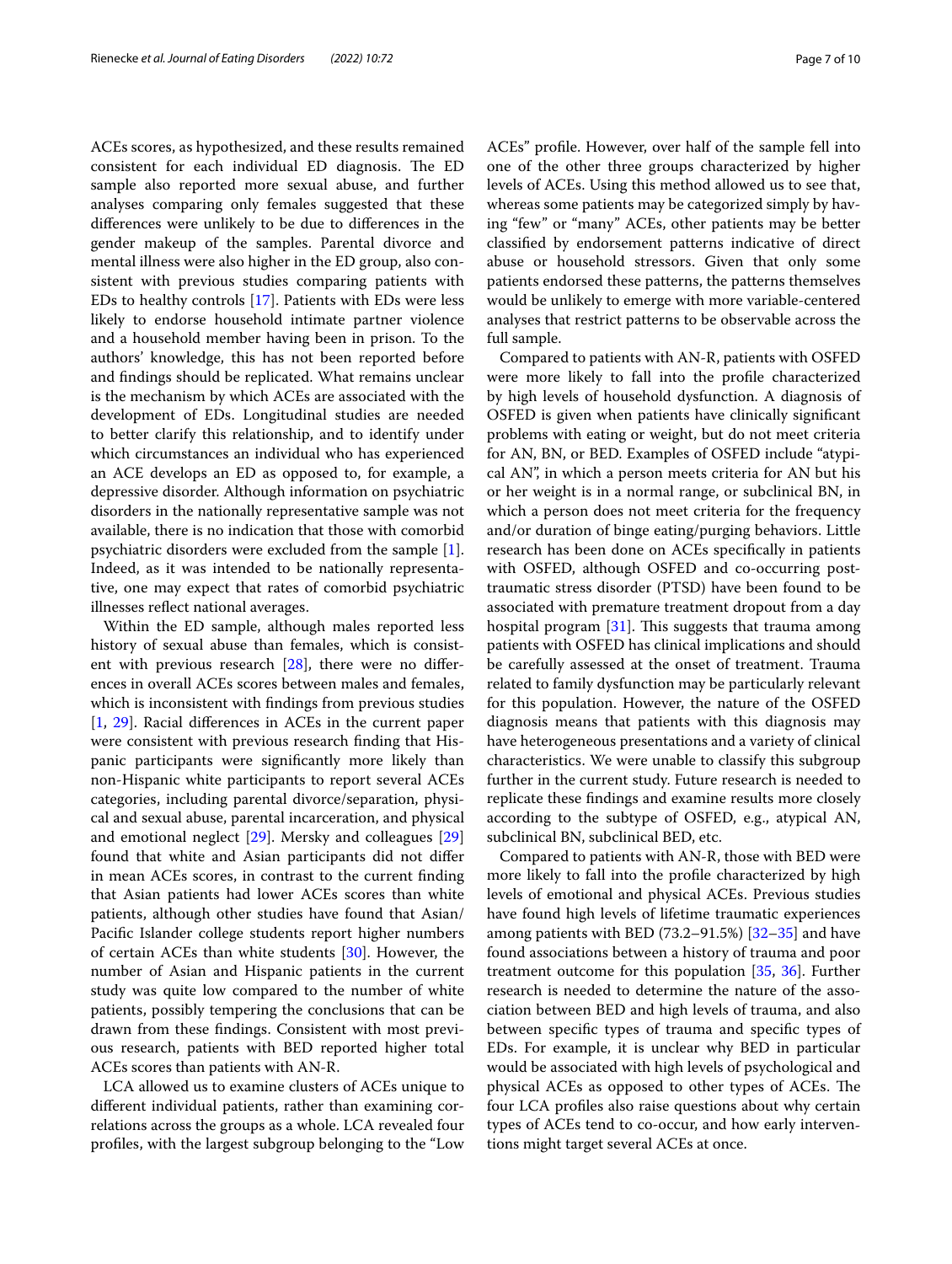Limitations of the current study include self-report and retrospective assessment of ACEs. Although this study is one of the frst to use the Adverse Childhood Experiences Survey [[3\]](#page-8-2) in an ED sample, the survey does not address forms of trauma such as childhood bullying, which can also have long-term associations with poor mental health [[37\]](#page-9-3). Meta-analyses have found moderate effect sizes for the relationship between weight-related teasing and ED behaviors [[38](#page-9-4)], and have found that individuals with EDs were signifcantly more likely than healthy controls to have been bullied or teased prior to the onset of their ED [\[39](#page-9-5)]. In addition, the Adverse Childhood Experiences Survey does not assess trauma occurring after the age of 18. The mean age of the current sample was 27; it is possible that EDs developed after the occurrence of adulthood trauma. The Adverse Childhood Experiences Survey also does not assess the degree to which the respondent was traumatized by the event or whether the respondent chose to confde in someone about the trauma, as does the Childhood Trauma Questionnaire [\[40](#page-9-6)]. Also, we assessed patients from two private ED treatment facilities, possibly limiting the generalizability of our fndings. Although all patients who received treatment and signed consent were included in the current study, patients need to either use insurance or pay out-of-pocket for treatment, which may have impacted the representativeness of the patient sample. In addition, there was a high proportion of patients with AN in the sample, which may be expected in a treatment program ofering higher levels of care, but is not representative of EDs in the population at large [[27\]](#page-8-24). Additionally, due to the number of diferent tests performed, several diferent corrections for multiple comparisons could have also been performed and would have rendered a few of the fndings statistically nonsignifcant. Finally, we were unable to examine the association between history of ACEs and treatment outcome, level of care, or the association between body mass index (BMI) and ACEs, as previous studies have found that childhood trauma is positively associated with greater BMI  $[41]$  $[41]$ . These are important areas for future research. Future research should also replicate fndings from the current study and investigate possible reasons behind the often-lower rates of ACEs found among participants with AN-R compared to other EDs to identify possible protective or resilience factors. Strengths of the study include the large sample size and the representation of all ED diagnoses, including OSFED and ARFID, which have historically been understudied in the context of examining ACEs. Identifcation of profles by LCA is an additional strength of the study, as it allows for examination of more complex patterns of ACEs rather than examining specifc types of abuse, such as emotional or physical, separately.

### **Conclusions**

The current study supports the assertion that there are high rates of ACEs among patients with EDs, and adds fndings that certain ED diagnoses, such as BED, may be associated with specifc types of trauma. Screening for ACEs at admission into an ED program could shape the focus of individual treatment or direct the patient into appropriate trauma-focused group therapy. This study is one of the first to examine ACEs using the Adverse Childhood Experiences Survey in a large transdiagnostic sample of individuals with EDs. There is evidence that childhood trauma may be associated with diferent consequences than adult trauma [[42\]](#page-9-8), suggesting that examining childhood trauma specifcally, as is assessed by the Adverse Childhood Experiences Survey, may provide important insights that might not be captured by examining trauma across the lifespan or solely in adulthood.

Prevention of ACEs is a signifcant public health challenge. Providing children with safe household environments may lessen the long-term development of a number of serious disorders, including EDs. Primary prevention efforts, starting in childhood, are key to the vital endeavor of improving the well-being of children well into adulthood.

#### **Abbreviations**

ACE: Adverse childhood experience; ACES: Adverse childhood experiences survey; AIC: Akaike's information criterion; AN: Anorexia nervosa; AN-BP Anorexia nervosa—binge/purge subtype; AN-R: Anorexia nervosa—restricting subtype; ARFID: Avoidant/restrictive food intake disorder; BED: Binge eating disorder; BIC: Bayesian information criterion; BMI: Body mass index; BN: Bulimia nervosa; CI: Confdence interval; DSM-5: Diagnostic and statistical manual of mental disorders—5th edition; ED: Eating disorder; ERC: Eating recovery center; LCA: Latent class analysis; OR: Odds ratio; OSFED: Other specifed feeding or eating disorder; PTSD: Posttraumatic stress disorder; TIC: Traumainformed care.

#### **Supplementary Information**

The online version contains supplementary material available at [https://doi.](https://doi.org/10.1186/s40337-022-00594-x) [org/10.1186/s40337-022-00594-x.](https://doi.org/10.1186/s40337-022-00594-x)

<span id="page-7-0"></span>**Additional fle1: Table S1** ED Female Sample Compared to Nationally Representative Female Sample. **Table S2** ED White Sample Compared to Nationally Representative White Sample. **Table S3** Latent Class Solution Fit Indices.

#### **Acknowledgements**

Thank you to Emma Huston for her help with cleaning data.

#### **Author contributions**

RDR and DVB were responsible for writing the manuscript. DVB was responsible for statistical analyses. CJ developed the initial idea for the paper. AD contributed to data management and cleaning. All authors read and approved the fnal manuscript.

#### **Funding**

This research did not receive any specifc funding from agencies in the public, commercial, or not-for-proft sectors.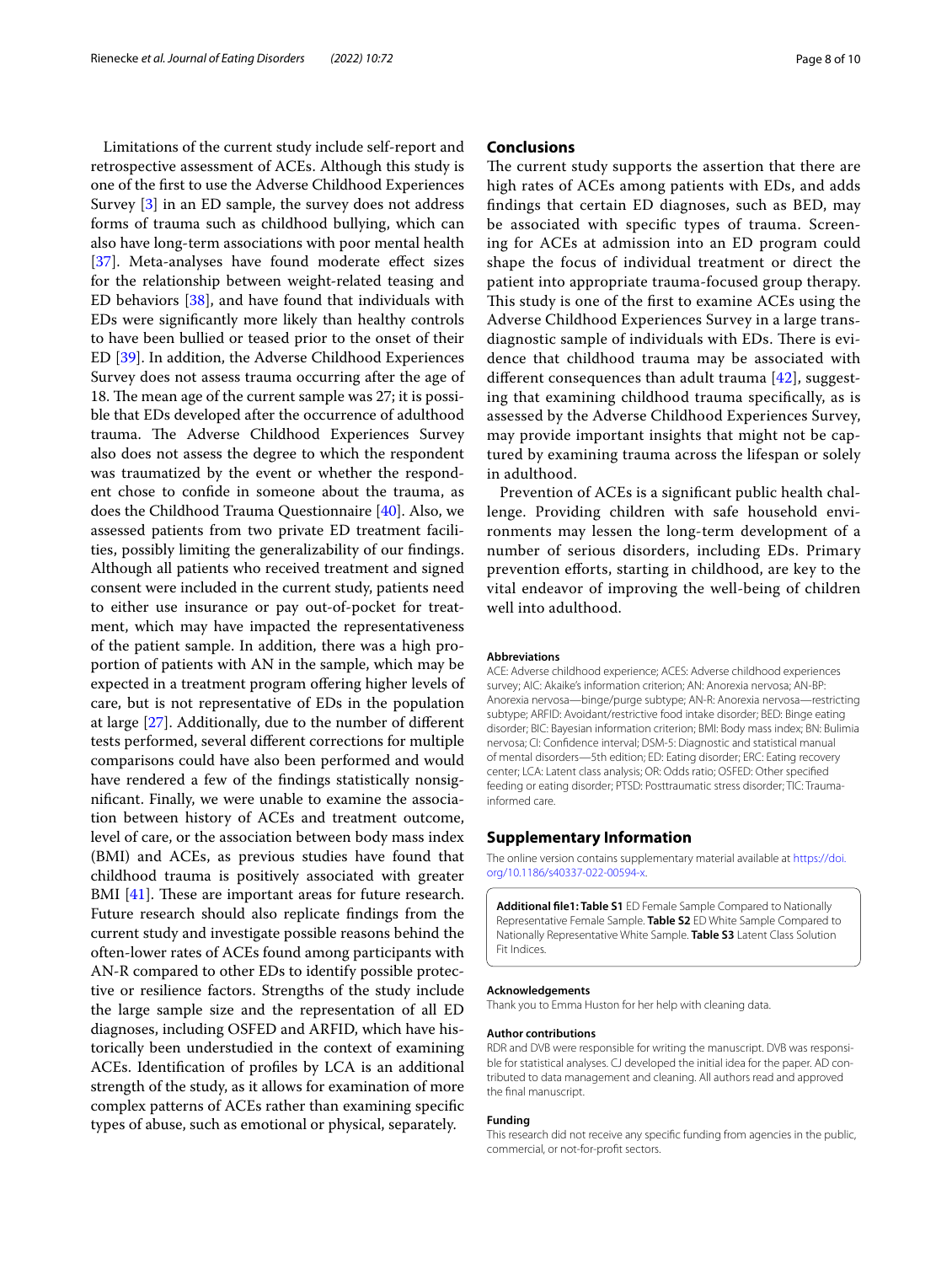#### **Availability of data and materials**

The dataset used and analyzed for the current study is available from the corresponding author upon reasonable request.

## **Declarations**

#### **Ethics approval and consent to participate**

Patients provided informed consent at baseline. This study was approved by Salus Institutional Review Board.

#### **Consent for publication**

Not applicable.

#### **Competing interests**

RDR receives consulting fees from the Training Institute for Child and Adolescent Eating Disorders, LLC, and receives royalties from Routledge. DLG receives royalties from Guilford Press and Routledge and is Co-Director of the Training Institute for Child and Adolescent Eating Disorders, LLC. DVB and DLG consult for Eating Recovery Center. All other authors declare no conficts of interest.

#### **Author details**

<sup>1</sup> Eating Recovery Center and Pathlight Mood & Anxiety Centers, Denver, USA.<br><sup>2</sup> Denartment of Psychiatry and Behavioral Sciences, Northwestern University. Department of Psychiatry and Behavioral Sciences, Northwestern University, 333 N. Michigan Avenue, Ste. 1900, Denver, IL 60601, USA. <sup>3</sup> Department of Psychiatry and Behavioral Sciences, University of California, San Francisco, CA, USA. 4 Department of Psychiatry and Behavioral Neuroscience, The University of Chicago, Chicago, IL (Emeritus), USA. <sup>5</sup>ACUTE, at Denver Health, Denver, CO, USA. <sup>6</sup>Department of Medicine, University of Colorado, Denver, CO, USA. <sup>7</sup>Rush University Medical Center, Denver, IL, USA. <sup>8</sup>Center of Innovation to Accelerate Discovery and Practice Transformation, Durham Veterans Afairs Medical Center, Durham, NC, USA. <sup>9</sup> Department of Psychiatry and Behavioral Sciences, Duke University School of Medicine, Durham, NC, USA.

## Received: 4 March 2022 Accepted: 11 May 2022<br>Published online: 20 May 2022

#### **References**

- <span id="page-8-0"></span>1. Merrick MT, Ford DC, Ports KA, Guinn AS. Prevalence of adverse childhood experiences from the 2011–2014 behavioral risk factor surveillance system in 23 states. JAMA Pediatr. 2018;172:1038–44.
- <span id="page-8-1"></span>2. Zarse EM, Neff MR, Yoder R, Hulvershorn L, Chambers JE, Chambers RA. The adverse childhood experiences questionnaire: two decades of research on childhood trauma as a primary cause of adult mental illness, addiction, and medical diseases. Cogent Med. 2019. [https://doi.org/10.](https://doi.org/10.1080/2331205X.2019.1581447) [1080/2331205X.2019.1581447.](https://doi.org/10.1080/2331205X.2019.1581447)
- <span id="page-8-2"></span>3. Felitti VJ, Anda RF, Nordenberg D, Williamson DF, Spitz AM, Edwards V, et al. Relationship of childhood abuse and household dysfunction to many of the leading causes of death in adults: the adverse childhood experiences (ACE) study. Am J Prev Med. 1998;14:245–58.
- 4. Jia H, Lubetkin EI. Impact of adverse childhood experiences on qualityadjusted life expectancy in the U.S. population. Child Abuse Negl. 2020. [https://doi.org/10.1016/j.chiabu.2020.104418.](https://doi.org/10.1016/j.chiabu.2020.104418)
- <span id="page-8-3"></span>5. Sahle BW, Reavley NJ, Li W, Morgan AJ, Yap MBH, Reupert A, et al. The association between adverse childhood experiences and common mental disorders and suicidality: an umbrella review of systematic reviews and meta-analyses. Eur Child Adoles Psy. 2021. [https://doi.org/10.1007/](https://doi.org/10.1007/s00787-021-01745-2) [s00787-021-01745-2](https://doi.org/10.1007/s00787-021-01745-2).
- <span id="page-8-4"></span>6. American Academy of Pediatrics. Policy statement: early childhood adversity, toxic stress and the role of the pediatrician: translating developmental science into lifelong health. Pediatrics. 2012;129:e224–31.
- <span id="page-8-5"></span>7. van der Feltz-Cornelis CM, Potters EC, van Dam A, Koorndijk RPM, Elfeddali I, van Eck van der Sluijs JF. Adverse childhood experiences (ACE) in outpatients with anxiety and depressive disorders and their association with psychiatric and somatic comorbidity and revictimization crosssectional observational study. J Afect Disord. 2019;246:458–64.
- <span id="page-8-6"></span>Armour C, Műllerová J, Fletcher S, Lagdon S, Burns CR, Robinson M, et al. Assessing childhood maltreatment and mental health correlates of

disordered eating profles in a nationally representative sample of English females. Soc Psych Psych Epidemiol. 2016;51:383–93.

- <span id="page-8-21"></span>9. Brewerton TD. Eating disorders, trauma, and comorbidity: focus on PTSD. Eat Disord. 2007;15:285–304.
- 10. Hazzard VM, Bauer KW, Mukherjee B, Miller AL, Sonneville KR. Associations between childhood maltreatment latent classes and eating disorder symptoms in a nationally representative sample of young adults in the United States. Child Abuse Negl. 2019. [https://doi.org/10.1016/j.chiabu.](https://doi.org/10.1016/j.chiabu.2019.104171) [2019.104171.](https://doi.org/10.1016/j.chiabu.2019.104171)
- <span id="page-8-7"></span>11. Ziobrowski HN, Buka SL, Austin SB, Duncan AE, Simone M, Sullivan AJ, et al. Child and adolescent maltreatment patterns and risk of eating disorder behaviors developing in young adulthood. Child Abuse Negl. 2021. [https://doi.org/10.1016/j.chiabu.2021.105225.](https://doi.org/10.1016/j.chiabu.2021.105225)
- <span id="page-8-8"></span>12. Smink FRE, van Hoeken D, Hoek HW. Epidemiology of eating disorders: Incidence, prevalence and mortality rates. Curr Psychiatry Rep. 2012;14:406–14.
- <span id="page-8-9"></span>13. Hudson JI, Hiripi E, Pope HG Jr, Kessler RC. The prevalence and correlates of eating disorders in the national comorbidity survey replication. Biol Psychiatry. 2007;61:348–58.
- <span id="page-8-10"></span>14. Chesney E, Goodwin GM, Fazel S. Risks of all-cause and suicide mortality in mental disorders: a meta-review. World Psychiatry. 2014;13:153–60.
- <span id="page-8-11"></span>15. Jenkins PE, Hoste RR, Meyer C, Blissett JM. Eating disorders and quality of life: a review of the literature. Clin Psychol Rev. 2011;31:113–21.
- <span id="page-8-12"></span>16. Caslini M, Bartoli F, Crocamo C, Dakanalis A, Clerici M, Carrá G. Disentangling the association between child abuse and eating disorders: a systematic review and meta-analysis. Psychosom Med. 2016;78:79–90.
- <span id="page-8-13"></span>17. Molendijk ML, Hoek HW, Brewerton TD, Elzinga BM. Childhood maltreatment and eating disorder pathology: a systematic review and doseresponse meta-analysis. Psychol Med. 2017;47:1402–16.
- <span id="page-8-14"></span>18. Guillaume S, Jaussent I, Maimoun L, Ryst A, Seneque M, Villain L, et al. Associations between adverse childhood experiences and clinical characteristics of eating disorders. Sci Rep – UK. 2016. [https://doi.org/10.1038/](https://doi.org/10.1038/srep35761) [srep35761.](https://doi.org/10.1038/srep35761)
- <span id="page-8-15"></span>19. Finkelhor D, Turner HA, Shattuck A, Hamby SL. Prevalence of childhood exposure to violence, crime, and abuse: results from the national survey of children's exposure to violence. JAMA Pediatr. 2015;169:746–54.
- <span id="page-8-16"></span>20. Brewerton TD. An overview of trauma-informed care and practice for eating disorders. J Aggress Maltreat T. 2019;28:445–62.
- <span id="page-8-17"></span>21. American Psychiatric Association. Diagnostic and statistical manual of mental disorders. 5th ed. Arlington, VA: American Psychiatric Association; 2013.
- <span id="page-8-18"></span>22. R Core Team. R: A language and environment for statistical computing. R Foundation for Statistical Computing, Vienna, Austria. 2020. Accessed 1 June 2021.
- <span id="page-8-19"></span>23. Linzer DA, Lewis JB. poLCA: An R package for polytomous variable latent class analysis. J Stat Softw. 2011;42:1–29.
- <span id="page-8-20"></span>24. Yang CC. Evaluating latent class analysis models in qualitative phenotype identifcation. Comput Stat Data Anal. 2006;50:1090–104.
- <span id="page-8-22"></span>25. Dancyger I, Narayan GA, Fornari V. Eating disorders and abuse. Adolesc Psychiatry. 2017;7:236–52.
- <span id="page-8-23"></span>26. Bolck A, Croon M, Hagenaars J. Estimating latent structure models with categorical variables: one-step versus three-step estimators. Polit Anal. 2004;12:3–27.
- <span id="page-8-24"></span>27. Udo T, Grilo GM. Prevalence and correlates of DSM-5-defned eating disorders in a nationally representative sample of U.S. adults. Biol Psychiatry. 2018;84:345–64.
- <span id="page-8-25"></span>28. Chiu GR, Lutfey KE, Litman HJ, Link CL, Hall SA, McKinlay JB. Prevalence and overlap of childhood and adult physical, sexual, and emotional abuse: a descriptive analysis of results from the boston area community health (BACH) survey. Violence Vict. 2013;28:381–402.
- <span id="page-8-26"></span>29. Mersky JP, Choi C, Plummer Lee C, Janczewski CE. Disparities in adverse childhood experiences by race/ethnicity, gender, and economic status: intersectional analysis of a nationally representative sample. Child Abuse Negl. 2021. [https://doi.org/10.1016/j.chiabu.2021.105066.](https://doi.org/10.1016/j.chiabu.2021.105066)
- <span id="page-8-27"></span>30. Sieben A, Lust K, Crose A, Renner LM, Nguyen RHN. Race and sex diferences in adverse childhood experiences among Asian/Pacifc Islander college students. J Am Coll Health. 2021;69:353–60.
- <span id="page-8-28"></span>31. Trottier K. Posttraumatic stress disorder predicts non-completion of day hospital treatment for bulimia nervosa and other specifed feeding/eating disorder. Eur Eat Disord Rev. 2020;28:343–50.